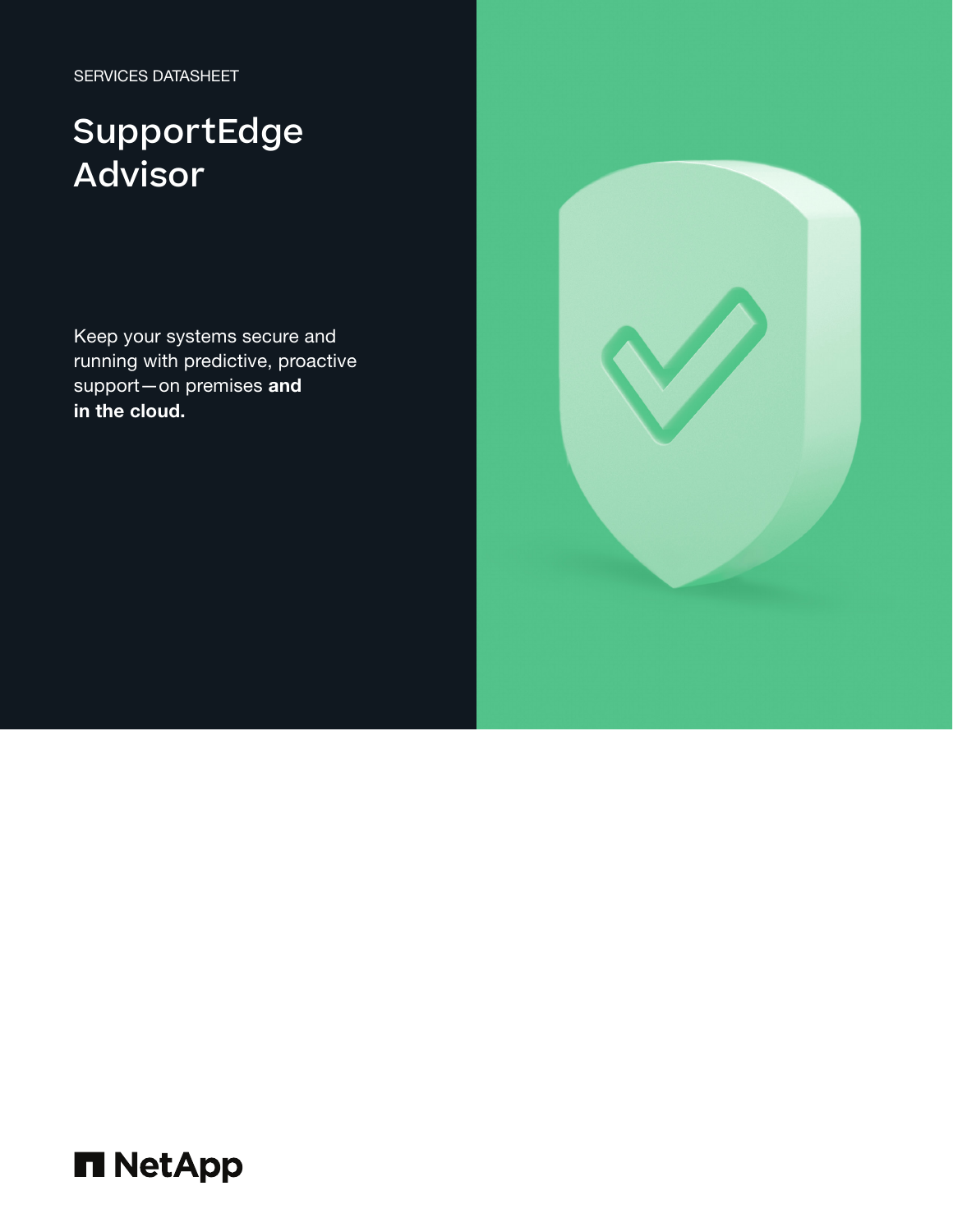Get the support that you need to keep your NetApp systems secure and running smoothly with NetApp SupportEdge Advisor. This comprehensive service offers predictive, proactive support to help you get the most value from your NetApp solution, including NetApp Cloud Volumes ONTAP® software and NetApp Cloud Insights.

## **Simplified support**

SupportEdge Advisor combines hardware, software, and operating system support in a single package, making it easier to keep your entire solution up and running at peak performance. Help is always available when and where you need it with our 24/7 digital support tools and direct access to NetApp experts through telephone support or on-site troubleshooting if necessary. To keep your system up and running, NetApp experts are specialists in NetApp technologies and in the entire solution ecosystem. With our multivendor cooperative support that includes technology vendors, cloud vendors, and hyperscalers, you have a whole team of support experts working to resolve issues quickly. For simpler and more effective budget planning, SupportEdge Advisor offers flat and predictable pricing across the lifecycle of your NetApp solution.

# **Optimized efficiency and operation of your NetApp solutions**

With SupportEdge Advisor, you have access to the full suite of new NetApp Active IQ Digital Advisor capabilities. By using machine learning (ML) and artificial intelligence (AI), the AI for IT operations (AIOps) capabilities in Digital Advisor continually monitor your systems and provide actionable intelligence. This information enables you to boost the security, performance, availability, and efficiency of your NetApp infrastructure.

## **Key benefits**

Simplified support offering

- Get hardware, software, and operating system support in a single package.
- Manage costs with flat and predictable renewal pricing.<sup>1</sup>

Optimized efficiency and operation of your NetApp solutions

• Boost the security, performance, availability, and efficiency of your on-premises and cloud infrastructure with new NetApp® Active IQ® capabilities.

Options to meet your availability requirements

• Upgrade your service to include next-businessday on-site parts replacement, 4-hour parts delivery, or 4-hour parts replacement.

New Digital Advisor capabilities include:

- Automated risk remediation
- Active IQ digital digest (for scheduled and on-demand next-best-actions reports)
- Nondisruptive firmware upgrades
- Digitized health checks

#### **Options to meet your availability requirements**

To maintain continuous operations, SupportEdge Advisor offers next-business-day parts delivery. If you need expedited delivery or on-site parts replacement by NetApp professionals, you have the option to upgrade your service to include nextbusiness-day on-site parts replacement, 4-hour parts delivery, or 4-hour parts replacement.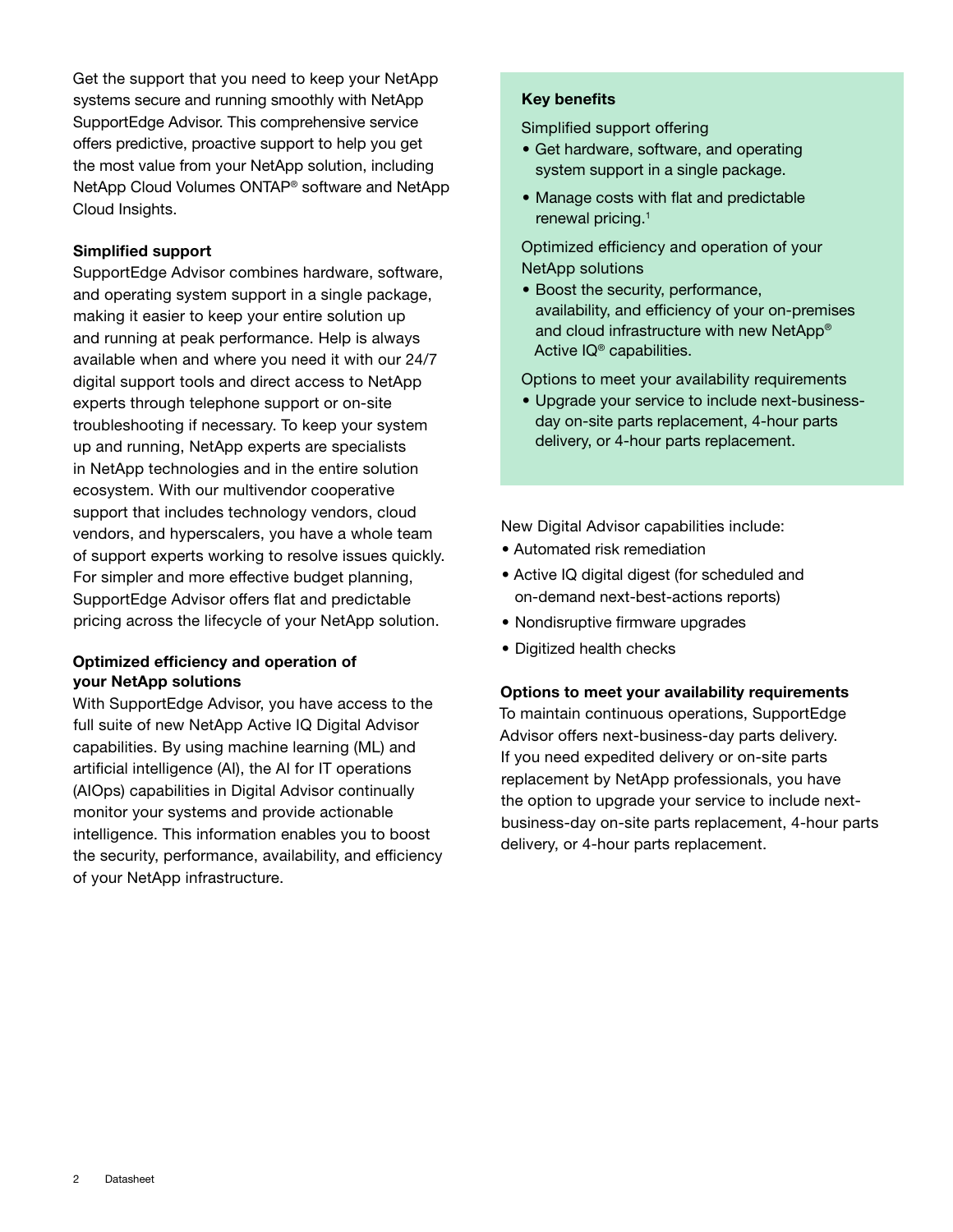| <b>Feature</b>                                                                                        | <b>Details</b>                                                                                                                                                                                                                                                                                                                                                   |
|-------------------------------------------------------------------------------------------------------|------------------------------------------------------------------------------------------------------------------------------------------------------------------------------------------------------------------------------------------------------------------------------------------------------------------------------------------------------------------|
| Core support metrics                                                                                  |                                                                                                                                                                                                                                                                                                                                                                  |
| Replacement parts delivery target                                                                     | Next business day; option to upgrade to 4 hours                                                                                                                                                                                                                                                                                                                  |
| On-site parts replacement                                                                             | Optional upgrade available                                                                                                                                                                                                                                                                                                                                       |
| Target response objective for remote technical support                                                | • Priority 1: 30 minutes                                                                                                                                                                                                                                                                                                                                         |
|                                                                                                       | • Priority 2: 2 hours                                                                                                                                                                                                                                                                                                                                            |
|                                                                                                       | • Priority 3: Next business day                                                                                                                                                                                                                                                                                                                                  |
|                                                                                                       | • Priority 4: Next business day                                                                                                                                                                                                                                                                                                                                  |
| Access to remote technical support                                                                    | 24/7                                                                                                                                                                                                                                                                                                                                                             |
| Included services                                                                                     |                                                                                                                                                                                                                                                                                                                                                                  |
| Software support with access to all patches and features                                              | Included                                                                                                                                                                                                                                                                                                                                                         |
| NetApp Support Site with 24/7 chat support using Elio With<br>Watson® routing to live representatives | Included                                                                                                                                                                                                                                                                                                                                                         |
| NetApp Active IQ <sup>2</sup>                                                                         | Access to the full suite of Active IQ Digital Advisor features with<br>predictive AIOps capabilities including API access, automated<br>risk remediation, Active IQ digital digest, nondisruptive<br>firmware upgrades, and digitized health checks. <sup>3</sup>                                                                                                |
| Proactive parts replacement (through Active IQ<br>automatically generated cases <sup>4</sup> )        | Included                                                                                                                                                                                                                                                                                                                                                         |
| NetApp unified and multivendor cooperative support                                                    | Included                                                                                                                                                                                                                                                                                                                                                         |
| On-site support and troubleshooting <sup>5</sup>                                                      | Included                                                                                                                                                                                                                                                                                                                                                         |
| Remedial software upgrades                                                                            | Included                                                                                                                                                                                                                                                                                                                                                         |
| Cloud-specific features available with SupportEdge Advisor                                            |                                                                                                                                                                                                                                                                                                                                                                  |
| Direct routing to cloud specialists                                                                   | Included                                                                                                                                                                                                                                                                                                                                                         |
| Alert monitoring                                                                                      | Included                                                                                                                                                                                                                                                                                                                                                         |
| Additional services (option to purchase)                                                              |                                                                                                                                                                                                                                                                                                                                                                  |
| Storage system deployment                                                                             |                                                                                                                                                                                                                                                                                                                                                                  |
| NetApp Cloud Volumes ONTAP Implementation Service                                                     |                                                                                                                                                                                                                                                                                                                                                                  |
| <b>NetApp Cloud Insights Implementation Service</b>                                                   |                                                                                                                                                                                                                                                                                                                                                                  |
| NetApp Non-Returnable Disk Plus Service                                                               |                                                                                                                                                                                                                                                                                                                                                                  |
| NetApp Solution Support for FlexPod®                                                                  |                                                                                                                                                                                                                                                                                                                                                                  |
| NetApp SupportEdge Protect for Government                                                             | A separate add-on service that's designed specifically to meet<br>the needs of U.S. government organizations. Provides advanced<br>support delivered by U.S. citizens on U.S. soil. On-site support<br>is delivered by field technicians who have appropriate access<br>clearance. Includes all the core support metrics and features of<br>SupportEdge Advisor. |

Table 1) SupportEdge Advisor delivers the support that you need whenever, wherever, and however you need it.